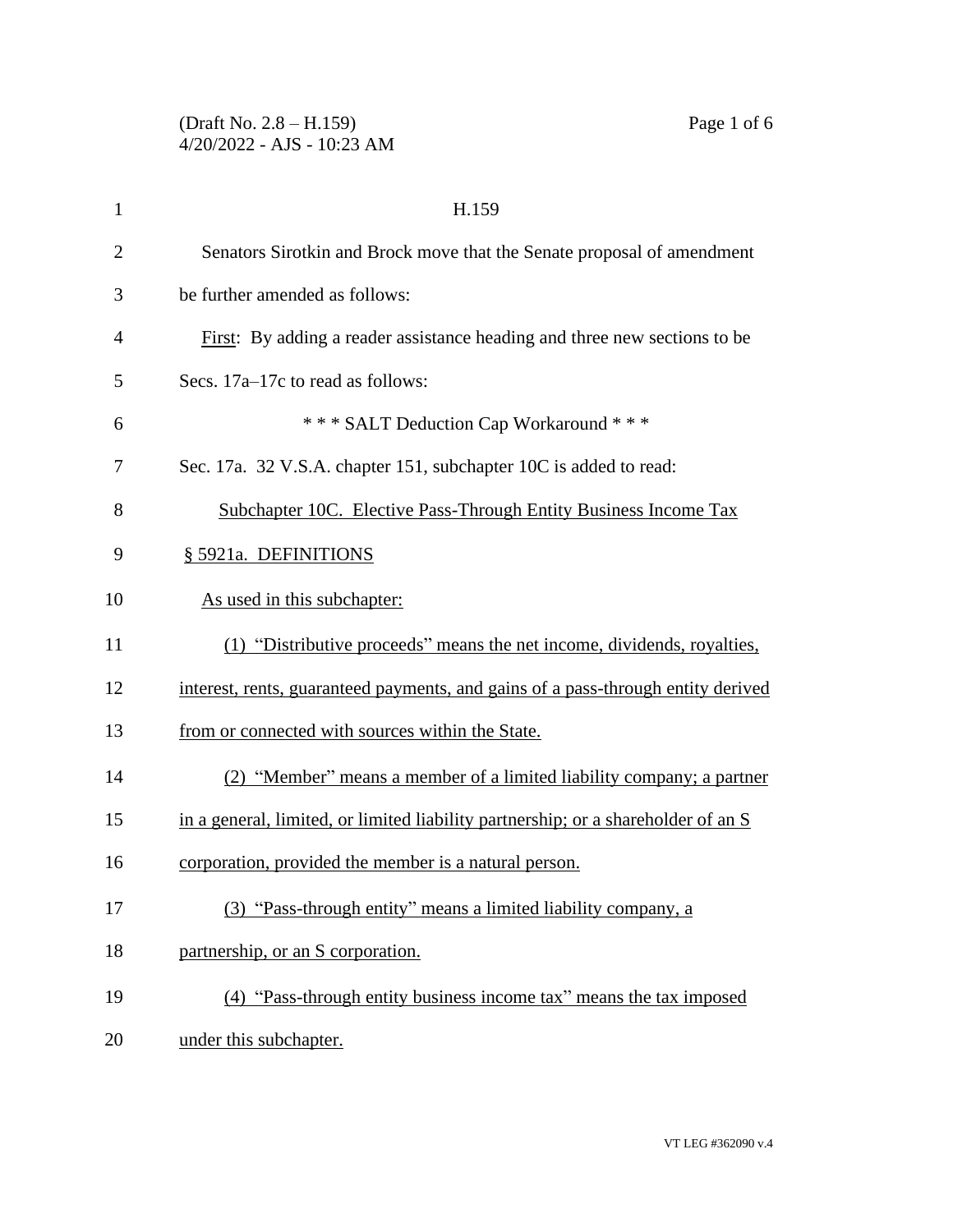## (Draft No. 2.8 – H.159) Page 2 of 6 4/20/2022 - AJS - 10:23 AM

| $\mathbf{1}$   | (5) "Share of distributive proceeds" means the portion of distributive        |
|----------------|-------------------------------------------------------------------------------|
| $\overline{2}$ | proceeds attributable to a member of a pass-through entity during a taxable   |
| 3              | year.                                                                         |
| 4              | (6) "Taxed at the business entity level" means taxed pursuant to an           |
| 5              | election made under this subchapter.                                          |
| 6              | § 5921b. PASS-THROUGH ENTITY BUSINESS INCOME TAX;                             |
| 7              | <b>ELECTION</b>                                                               |
| 8              | (a) A pass-through entity may elect to be liable for and pay a pass-through   |
| 9              | entity business income tax during the taxable year, provided:                 |
| 10             | (1) at least one member of the entity is liable for income tax under this     |
| 11             | chapter on that member's share of distributive proceeds of the pass-through   |
| 12             | entity during a taxable year;                                                 |
| 13             | (2) each member of the pass-through entity is a natural person and no         |
| 14             | member is a C corporation or a pass-through entity; and                       |
| 15             | (3) consent is given by:                                                      |
| 16             | (A) each member of the electing entity who is a member at the time            |
| 17             | the election is filed; or                                                     |
| 18             | (B) any officer, manager, or member of the electing entity who is             |
| 19             | authorized, under law or the entity's organizational documents, to make the   |
| 20             | election and who represents having such authority under penalties of perjury. |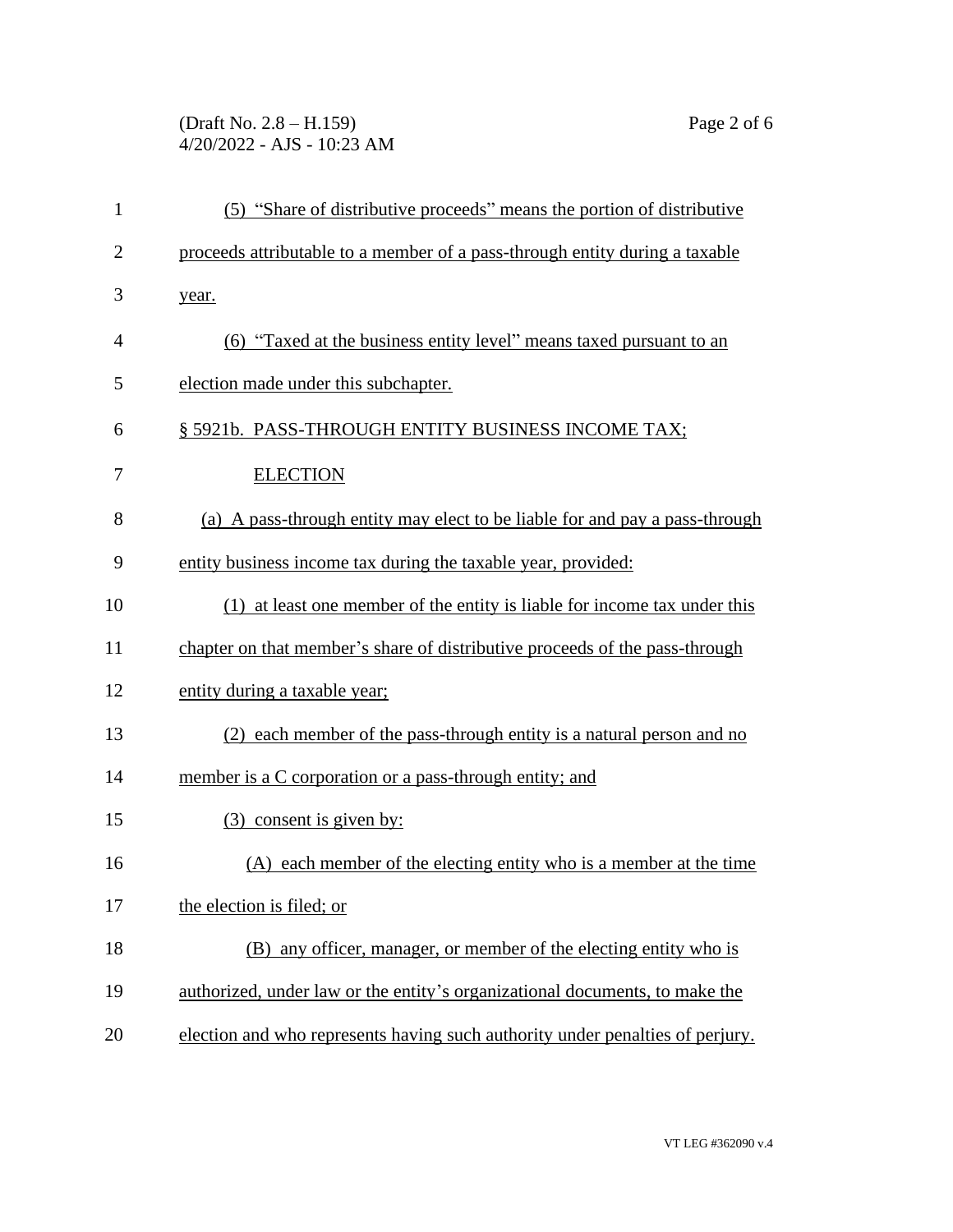(Draft No. 2.8 – H.159) Page 3 of 6 4/20/2022 - AJS - 10:23 AM

| $\mathbf{1}$   | (b) The tax imposed on a pass-through entity under this section shall be         |
|----------------|----------------------------------------------------------------------------------|
| $\overline{2}$ | equal to the sum of each member's share of taxable distributive proceeds         |
| 3              | attributable to the pass-through entity for the taxable year, multiplied by the  |
| $\overline{4}$ | second-highest marginal tax rate in section 5822 of this title.                  |
| 5              | (c) The election under this section shall be made annually, on or before the     |
| 6              | due date for filing the entity's return as established by the Commissioner, and  |
| 7              | shall not apply retroactively. An election made under this section shall be      |
| 8              | binding on all members of the pass-through entity for the year in which the      |
| 9              | election is made. If the members decide to revoke an election, that revocation   |
| 10             | shall occur on or before the due date for filing the entity's return.            |
| 11             | (d) Each pass-through entity that makes an election for a taxable year under     |
| 12             | this section shall annually report to each of its members the member's share of  |
| 13             | distributive proceeds for the taxable year.                                      |
| 14             | (e) Each pass-through entity that makes an election for a taxable year under     |
| 15             | this section shall file an entity tax return and make payments on or before the  |
| 16             | 15th day of the third month following the close of each entity's taxable year as |
| 17             | determined for federal income tax purposes. A pass-through entity shall make     |
| 18             | estimated entity tax payments as provided under subchapter 5 of this chapter.    |
| 19             | § 5921c. REFUNDABLE INCOME TAX CREDIT; INDIVIDUAL                                |
| 20             | <b>MEMBERS OF PASS-THROUGH ENTITIES</b>                                          |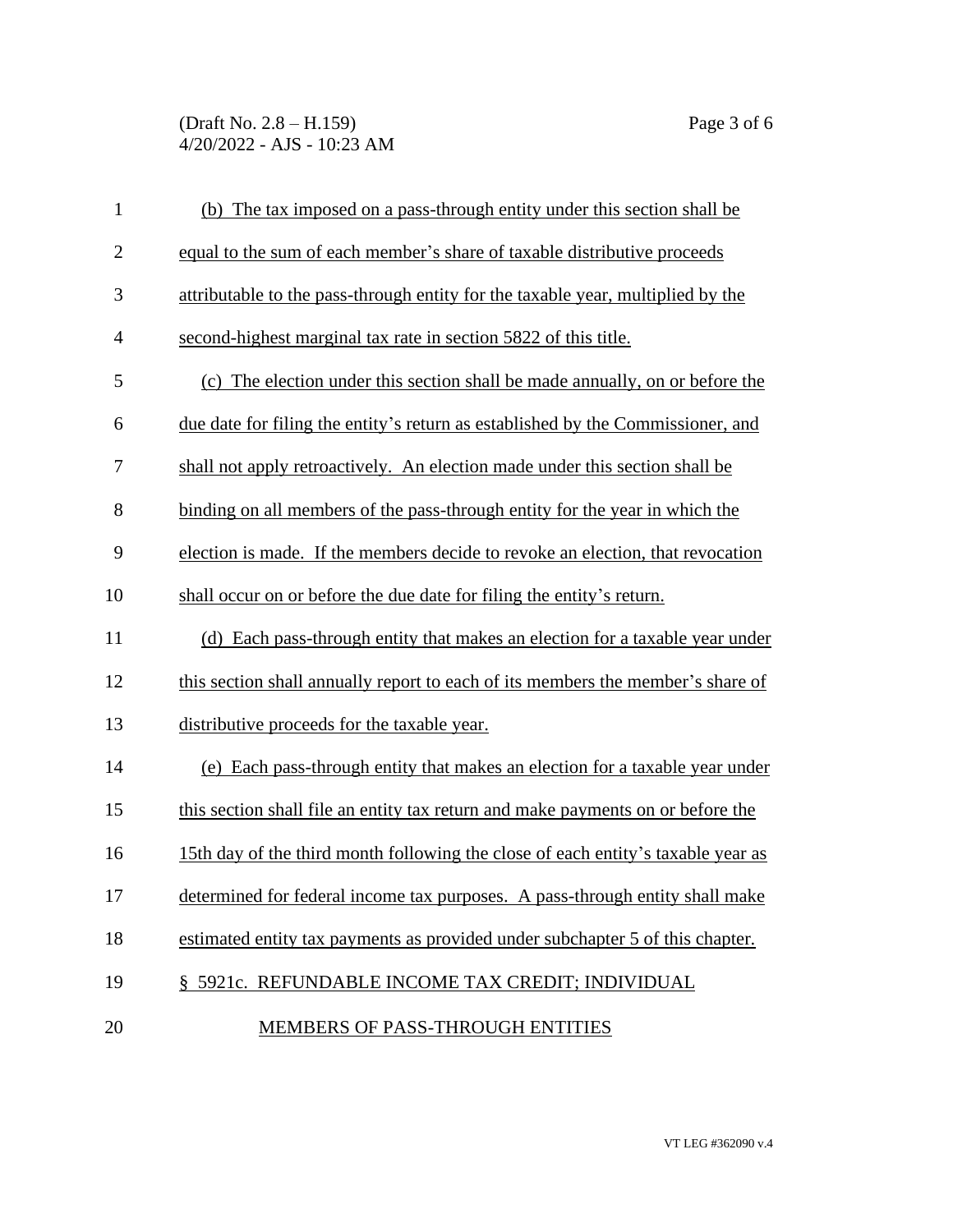(Draft No. 2.8 – H.159) Page 4 of 6 4/20/2022 - AJS - 10:23 AM

| $\mathbf{1}$   | An individual taxpayer of this State shall be entitled to a refundable credit        |
|----------------|--------------------------------------------------------------------------------------|
| $\overline{2}$ | against the income tax paid under this chapter for the taxable year, provided        |
| 3              | the individual is a member of a pass-through entity that elects under section        |
| $\overline{4}$ | 5921b of this title to be liable for and pay the pass-through entity business        |
| 5              | income tax during the taxable year. For each pass-through entity of which the        |
| 6              | individual is a member, the amount of the credit shall equal 90 percent of the       |
| 7              | individual's pro rata share of the tax paid under section 5921b of this title for    |
| 8              | the taxable year, and that credit shall be available to the member during the        |
| 9              | same taxable year. The credit under this section shall be available after the        |
| 10             | application of all other credits allowed by law and claimed by the individual        |
| 11             | during the taxable year.                                                             |
| 12             | Sec. 17b. 32 V.S.A. § 5825 is amended to read:                                       |
| 13             | § 5825. CREDIT FOR TAXES PAID TO OTHER STATES AND                                    |
| 14             | <b>PROVINCES</b>                                                                     |
| 15             | * * *                                                                                |
| 16             | (c) The credit claimed under this section shall include an amount of the tax         |
| 17             | paid to another state that imposes a tax on the distributive proceeds of a pass-     |
| 18             | through entity, provided the other state's tax is substantially similar to the pass- |
| 19             | through entity business income tax imposed under subchapter 10C of this              |
| 20             | chapter. The nonrefundable credit under this subsection shall equal 90 percent       |
| 21             | of the taxpayer's pro rata share of tax paid to another state, provided the          |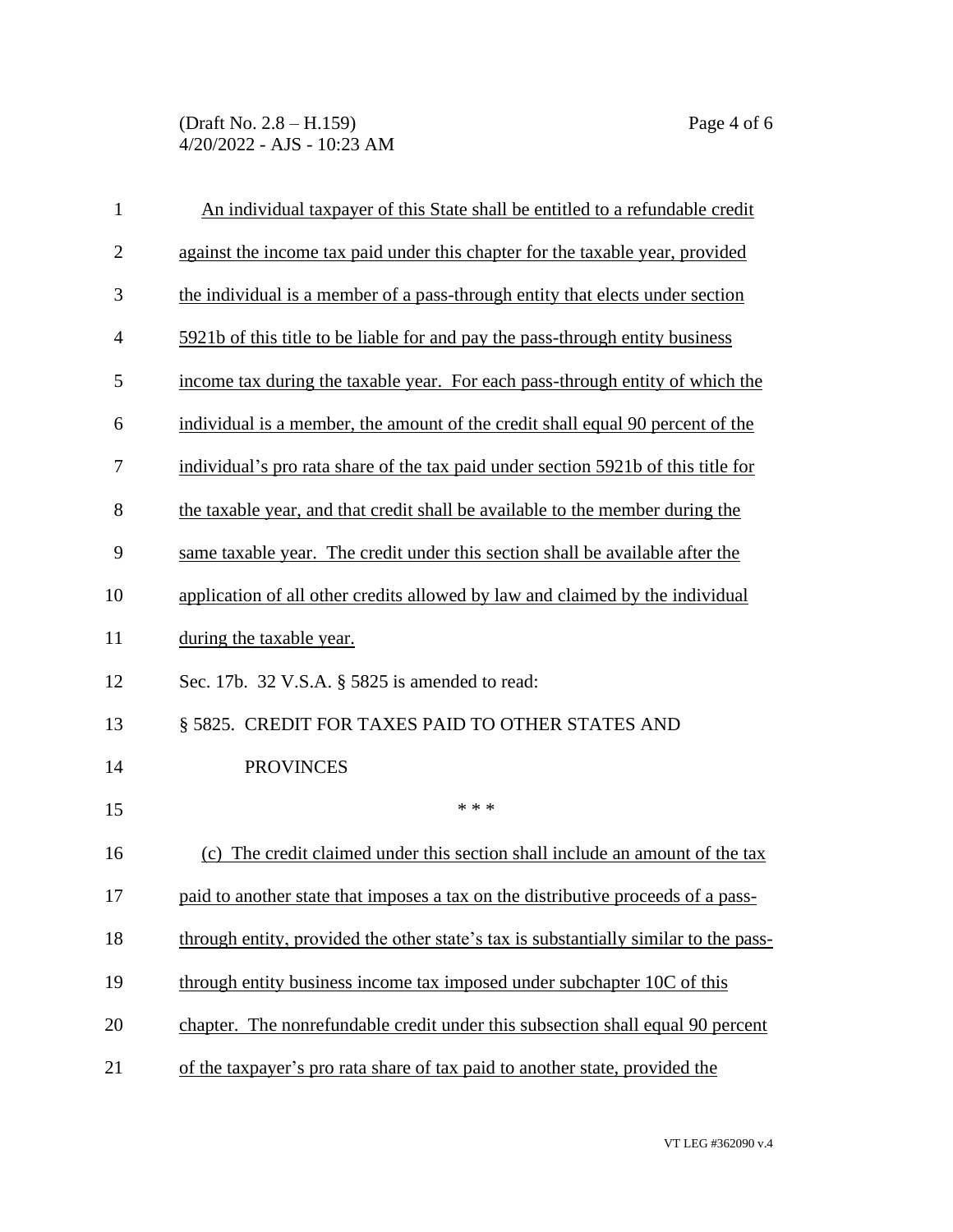(Draft No. 2.8 – H.159) Page 5 of 6 4/20/2022 - AJS - 10:23 AM

| $\mathbf{1}$   | amount of the credit does not exceed the amount of pass-through entity           |
|----------------|----------------------------------------------------------------------------------|
| $\overline{2}$ | business income tax owed under subchapter 10C of this chapter. As used in        |
| 3              | this subsection, "distributive proceeds" and "pass-through entity" shall have    |
| $\overline{4}$ | the same meanings as under section 5921a of this title.                          |
| 5              | Sec. 17c. CONSENSUS ESTIMATE; REPORT TO JOINT FISCAL                             |
| 6              | <b>COMMITTEE AND EMERGENCY BOARD</b>                                             |
| 7              | The Commissioner of Taxes, in consultation with the Joint Fiscal Office,         |
| 8              | shall conduct a fiscal analysis and reach a consensus estimate of the revenue    |
| 9              | impact to this State of the elective pass-through entity business income tax and |
| 10             | credits created under this act. On or before July 25, 2022, the Commissioner     |
| 11             | of Taxes shall submit a written report to the Joint Fiscal Committee and the     |
| 12             | Emergency Board detailing the consensus estimate conducted under this            |
| 13             | section. Based on the consensus estimate, the Commissioner's report shall        |
| 14             | provide a recommendation in favor of or against implementing the tax and         |
| 15             | credits created under this act in taxable year 2022. The Commissioner shall      |
| 16             | make a favorable recommendation if:                                              |
| 17             | (1) the consensus estimate under subsection (a) of this section                  |
| 18             | demonstrates that the tax and credits created under this act are projected to    |
| 19             | have a neutral or positive impact on the revenues of this State; and             |
| 20             | (2) the Commissioner determines that implementation of the tax and               |
| 21             | credits created under this act for the calendar year 2023 income tax filing      |